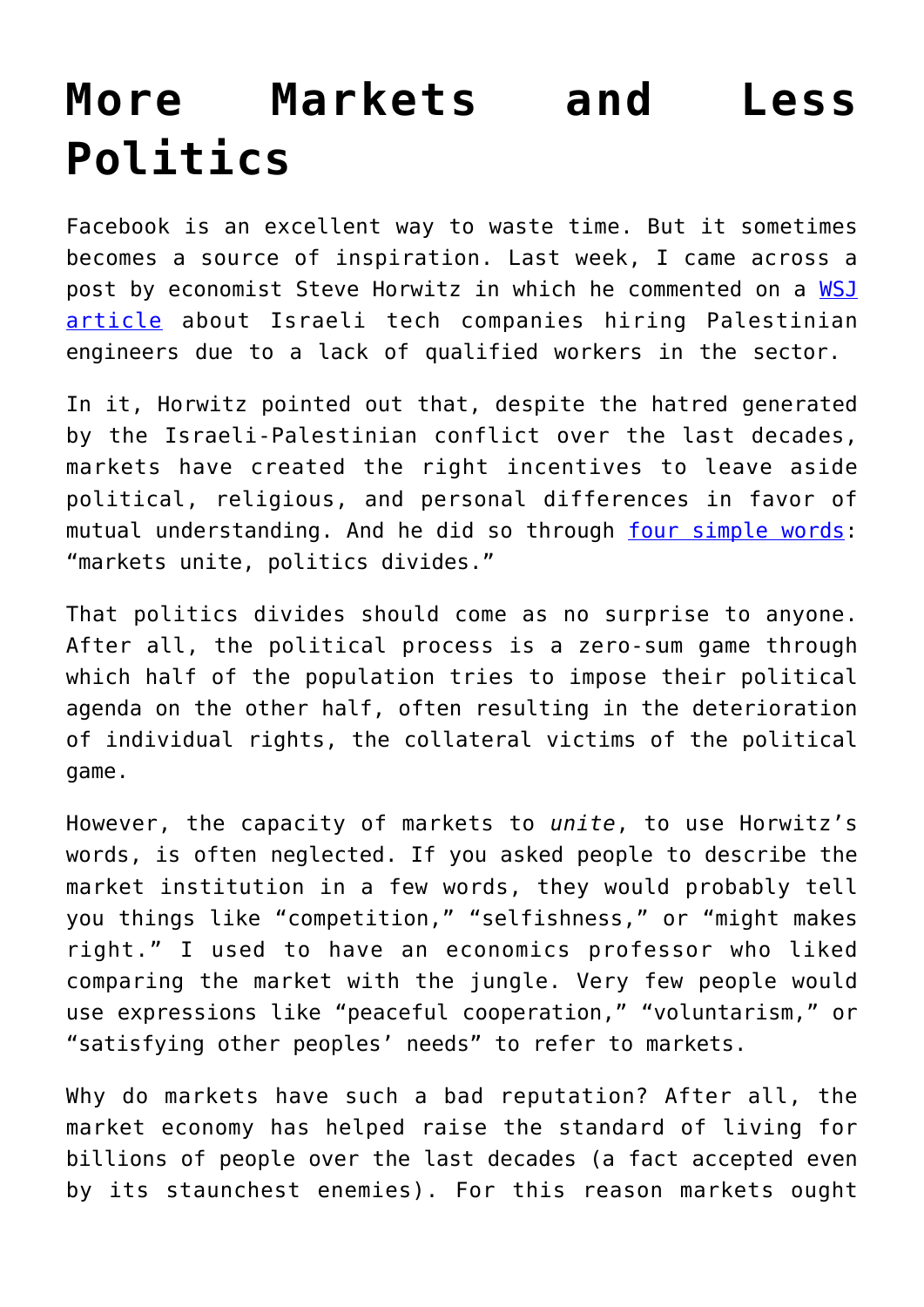to be praised, not despised. Why, then, are markets always looked upon with suspicion?

Probably because we tend to place the spotlight on just one dimension of the market (the economic one) and neglect other subtler aspects. In Thomas Haskell's words, author of a very lucid, two-part essay titled *Capitalism and the Origins of the Humanitarian Sensibility* ([here](https://www.jstor.org/stable/1852669) and [here](https://www.jstor.org/stable/1860956?seq=1#page_scan_tab_contents)):

*The market presents another face (…) as an agency of social discipline or of education and character modification. Adam Smith's "invisible hand" was, after all, not merely an economic mechanism but also a sweeping new mode of social discipline that displaced older, more overt forms of control precisely because of its welcome impersonality and the efficiency with which it allocated goods and resources.*

If this sounds too abstract, let's take the example of discrimination on the basis of race. Nobel Laurate Gary Becker [showed](http://review.chicagobooth.edu/magazine/winter-2014/how-gary-becker-saw-the-scourge-of-discrimination) that markets disincentivize discrimination: when you place racial prejudices over productivity, the market winds up penalizing you by means of competition.

In other words, the invisible hand of the market not only leads to economic growth and prosperity, but also imposes social discipline, creating the right incentives to weaken or even eliminate prejudices regardless of whether they are racial, gender-based, religious, or political, to name a few.

Of course, this doesn't mean that markets are enough to overcome these long-standing problems. There aren't magical solutions to resolve the Israeli-Palestinian conflict or overcome racial prejudice. Yet this *other face* of the market reveals something that is often overlooked by market critics: when it comes to bringing people together and getting them to collaborate with each other in a peaceful manner, markets do a far better job than any other institution that has ever